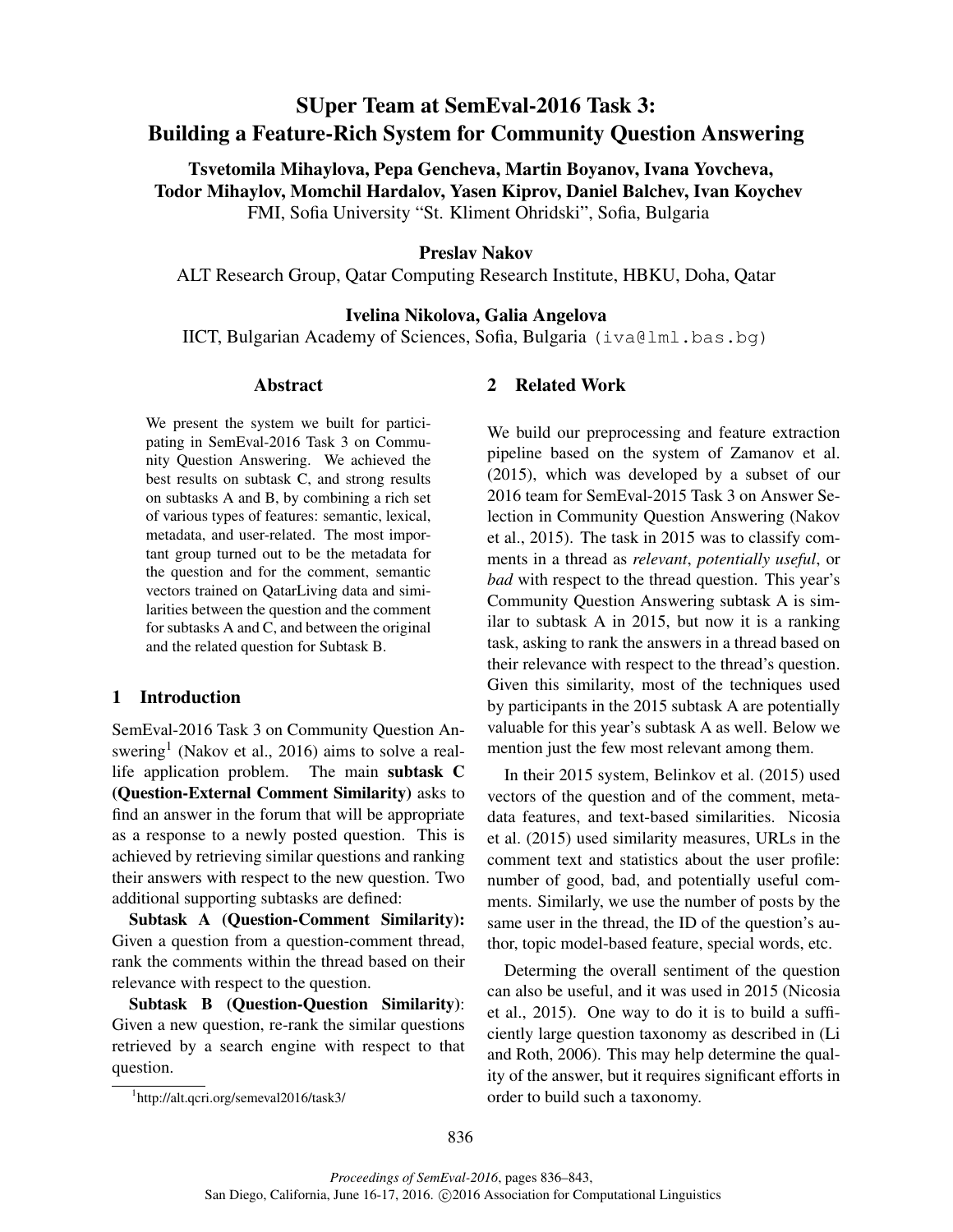# 3 Data

For training and testing, we used data provided by the SemEval-2016 Task 3 organizers. The datasets consist of 6,398 questions and 40,288 comments for Subtask A,  $317$  original  $+3,169$  related questions for Subtask B, and 317 original questions + 3,169 related questions + 31,690 comments for Subtask C.

For subtask A, the comments in a question-answer thread are annotated as *Good*, *PotentiallyUseful* and *Bad*. A good ranking is one that ranks all *Good* comments above *PotentiallyUseful* and *Bad* ones (without distinguishing between the latter two).

For subtask B, the potentially relevant questions are annotated as *PerfectMatch*, *Relevant* and *Irrelevant* with respect to the original question. A good ranking is one where the *PerfectMatch* and the *Relevant* questions (without distinguishing between them) are both ranked above the *Irrelevant* ones.

We also used semantic vectors (Mikolov et al., 2013a) pretrained on Google News data: 300 dimensional vectors, available for three million words and phrases.

For all subtasks, we further trained semantic vectors using Gensim (Rehũřek and Sojka, 2010) on 200,000 questions and two million comments from the Qatar Living Forum,<sup>2</sup>, which were provided by the task organizers.

Finally, using this same data, and following (Mihaylov et al., 2015a; Mihaylov et al., 2015b), we scraped information about the users from the forum and we extracted for each of them the time in the forum, the active period, the number of questions, the comments in the forum, etc.

## 4 Method

We build our system on top of the framework developed by our colleagues (Zamanov et al., 2015). In particular, we approach the task as a classification problem similarly to the approach we took for SemEval 2015 Task 3 (Nakov et al., 2015). However, unlike 2015, this year we have a ranking problem for all subtasks, e.g., for subtask A we have to rank the comments depending on how likely the classifier thinks they are to be *Good* vs. them being *Bad* or *PotentiallyUseful*.

We use variety of features like question and comment metadata; question and comment lexical features; distance measures between the question and the comment; text readability measures applied to the question and to the comment; lexical semantics vectors for the question and for the comment; features modeling the likelihood of a user being a troll.

These features proved quite useful for ranking comments with respect to a given question (Subtask A and C), but they did not achieve as high results when ranking questions with respect to other questions (Subtask B).

#### 4.1 Features

#### Metadata Features

These features are based on surface observations of the thread's structure and properties. From the comments' attributes we extract whether the comment is written by the author of the question. We further extract the comment's position in the thread, and the ID of the author of the comment. Next, we tokenize the text and we calculate the ratio of the comment length and of the question length (in terms of number of tokens). In terms of the threads we measure, the number of comments from the same user in a particular thread and the order in which they are written by the user, i.e., first, second, etc. comment by the same user. In terms of the whole QatarLiving forum, we calculate the number of questions in a category.

Another family of metadata features explores the presence and the number of links in the question and in the comment. We counted both inbound (i.e., to qatarliving.com) and outbound links. Our hypothesis was that the presence of a reference to another resource is indicative of a relevant comment. Investigations on the training set showed that a relevant comment was more likely to contain such a link. Unfortunately, less than 10% of the comments had links, and ultimately these features did not have a very high impact on the results.

## Lexical Features

These features represent the lexical content of questions and comments. They are obtained with the help of the GATE (Cunningham et al., 2011; Cunningham et al., 2002) preprocessing pipeline with some hand-crafted rules and various statistics.

<sup>2</sup>Qatar Living: http://www.qatarliving.com/forum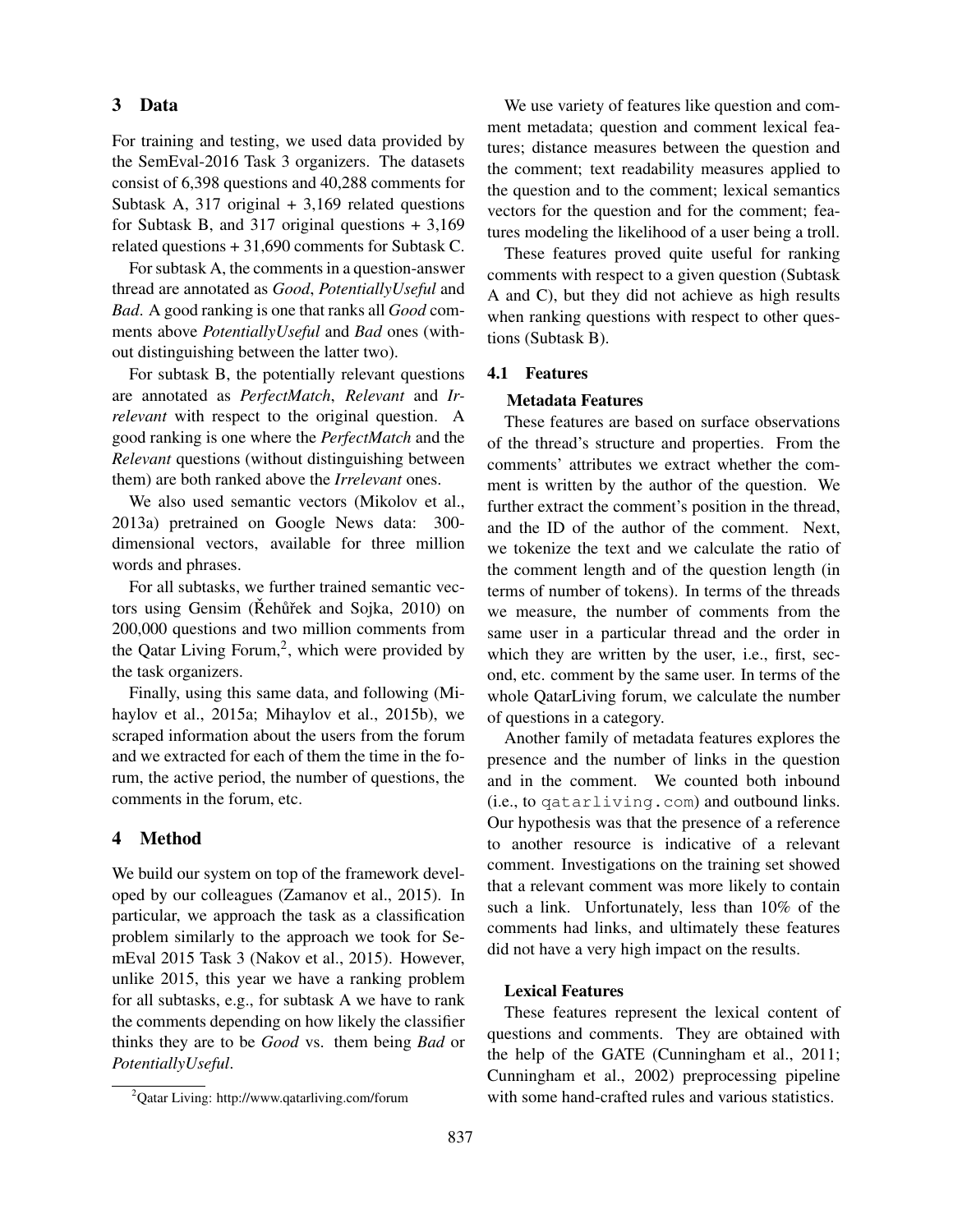We use token-, NP-, and sentence-based features as well as features based on the following entities: Person, Location, Organisation and Address. The latter ones are used to mark whether the comment contains an answer to a wh-question (where, who, what, etc.), e.g., if the question contains the word "where". We further add a boolean feature modeling whether the comment contains a Location or an Address. We tagged the named entities using the highquality named entity recognition pipeline of Ontotext. $3$  We further extracted statistics about the number of verbs, nouns, pronouns, and adjectives in the question and in the comment, as well as the number of question marks in the comments, and the number of question words in the question and in the comment.

Another group of lexical features are extracted from the comment text only and show whether it contains smileys, currency units, e-mails, phone numbers, only laughter, "thank you" phrases, personal opinions, or disagreement.

Other lexical features relate to spelling and include number of misspelled words that are within edit distance of 1 from a word in our vocabulary and number of offensive words from a predefined list.

We also borrow a dictionary from the PMI-cool system (Balchev et al., 2016), which is based on unigram and bigram occurrences across the classes. We use it to compute the *Pointwise Mutual Information* (PMI) between a dictionary entry and a class. Based on it, we add features that sum the PMI for all tokens in a given comment. This family of features are weighed most heavily by the classifier.

We further computed lexical similarity between a question and a comment using *SimHash* (Sadowski and Levin, 2007), which is a near-duplicate similarity measure but it did not help much.

We also apply a set of statistical scores to measure the level of readability and complexity of the text (Aluisio et al., 2010). The standard readability measures include Automated Readability Index, Coleman-Liau Index, Flesch Reading Ease, Gunning Fog Index, Flesch-Kincaid Grade Level, LIX, SMOG grade. We also employ statistics about the average number of words per sentence in the comment or question, and type-to-token ratios.

#### Semantic Features

Our semantic features try to capture the proximity between the meanings encoded in the word sequences of the questions and of the answers.

One of the semantic features uses Mallet topic modelling (McCallum, 2002). We build a topic model with 100 topics. Then we measure the cosine distance between the topics in the first text and the topics in the second text, i.e., in the question and in the answer (Subtasks A and C), or in the original and in the related question (Subtask B).

We also used semantic vectors trained with word2vec (Mikolov et al., 2013b). We performed experiments to select the best vectors for the task. We tried pre-trained vectors from Google News. We further trained vectors from the unannotated data from the QatarLiving forum. We used the latter vectors in our system as they yielded better results.

We experimented with training vectors of different sizes and different minimal word counts. Because of the many common misspelled words, the smaller word count yields better results. We tried different tokenizations for the words. To capture the specifics of the forum language, we added identifiers for numbers, smileys, URLs and images. For each question-comment pair, we calculated the centroid vectors of the question and of the comment and we used the components of the resulting vectors as features for the classifier. We used Gensim (Rehurek and Sojka, 2010) for building the vectors.

## User Features

We downloaded and used characteristics about the users from the QatarLiving forum, such as number of questions, comments, classifieds; time since registration, time since last activity in the forum, time of the day in which the user was active, etc. We also added as user characteristics the number of good and bad comments from the annotated training data. However, the user features did not improve the results. We noticed that over time, the number of both good and bad comments for a user in the forum grew, and the number of good and bad comments for most of the users was similar.

We also used troll user features, e.g., number of mentions of the user as troll and troll behavior characteristics as described in (Mihaylov et al., 2015a; Mihaylov et al., 2015b; Mihaylov and Nakov, 2016a).

<sup>3</sup> http://ontotext.com/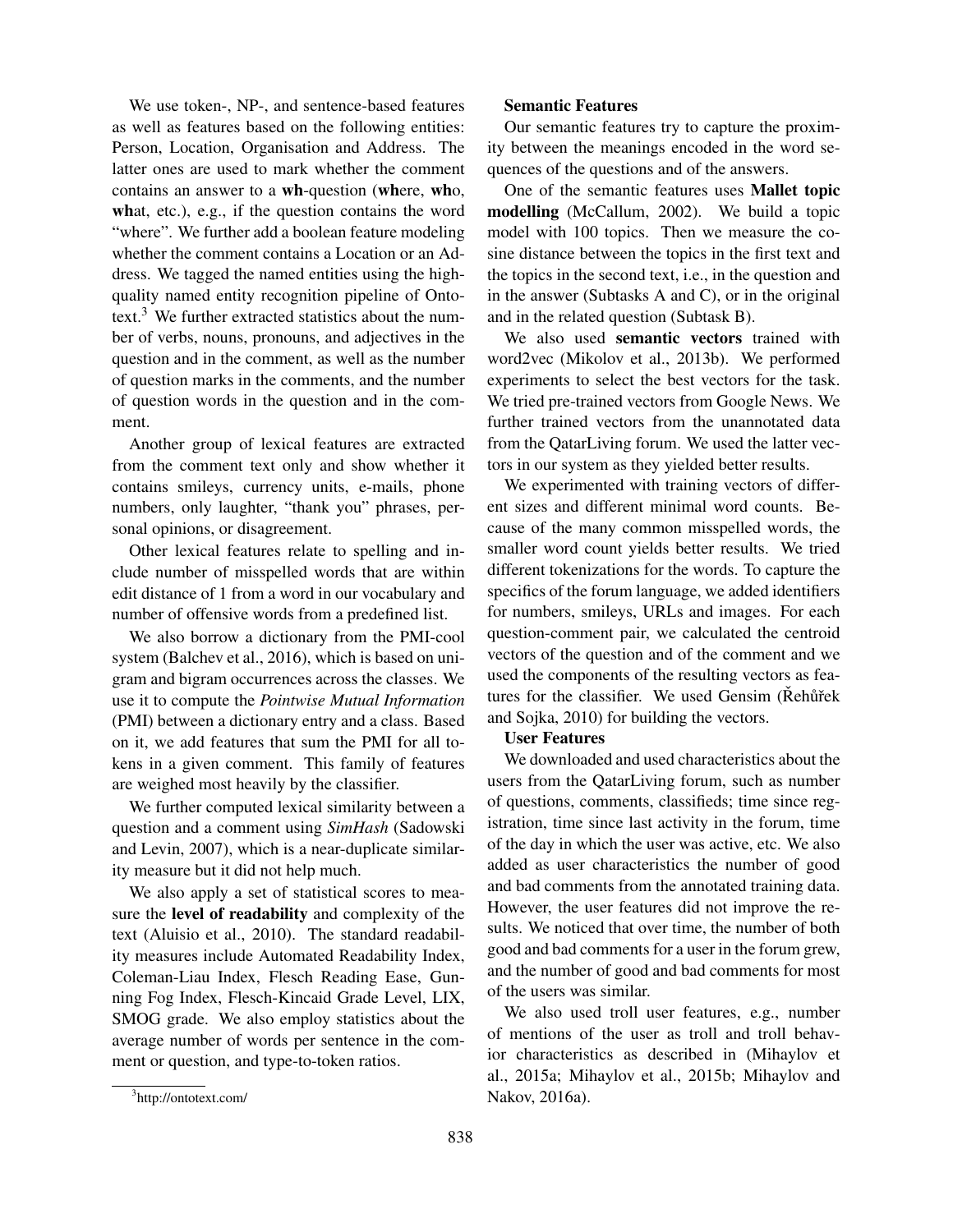|                                 | Dev-2016 as test set |          | Test-2016 as test set |          |
|---------------------------------|----------------------|----------|-----------------------|----------|
| <b>Features</b>                 | MAP                  | Accuracy | MAP                   | Accuracy |
| All                             | 69.89                | 76.60    | 77.83                 | 74.43    |
| $All$ – semantic vectors        | 65.93                | 73.11    | 74.61                 | 70.76    |
| $All - metadata$                | 65.51                | 74.96    | 74.30                 | 72.91    |
| $All$ – comment characteristics | 69.30                | 75.49    | 77.38                 | 73.30    |
| $All - distances$               | 68.22                | 76.19    | 76.90                 | 73.70    |
| All – URLs                      | 69.96                | 76.27    | 77.84                 | 74.04    |
| $All - User stats$              | 70.08                | 76.48    | 78.34                 | 74.31    |
| All $-$ Wh-words in Q and C     | 69.55                | 76.56    | 77.72                 | 74.80    |
| $All - Wh-words$ in Q           | 69.73                | 76.97    | 77.66                 | 74.40    |
| $All - Wh-words$ in C           | 69.98                | 76.48    | 77.88                 | 74.28    |
| $All - Loc/Org$ in Comment      | 69.95                | 76.56    | 77.82                 | 74.28    |
| $All - POS$ count in Q          | 69.85                | 76.07    | 77.36                 | 74.50    |
| $All - POS$ count in C          | 69.61                | 76.02    | 77.62                 | 74.22    |
| $All - POS$ and Wh-words in Q   | 70.02                | 76.43    | 77.81                 | 74.59    |
| Primary                         | 70.67                | 77.62    | 77.16                 | 74.50    |
| Contrastive-1                   | 70.06                | 76.84    | 77.68                 | 74.50    |
| Contrastive-2                   |                      |          | 76.97                 | 74.34    |
|                                 |                      |          |                       |          |

Table 1: Subtask A: Experiments with all features and excluding some feature groups.

#### Credibility Features

We further added some of the credibility features described in (Castillo et al., 2013). We trained a prediction model on tweets from the dataset described in that paper. We used linear Support Vector Machines (linear SVMs) with Stochastic Gradient Descent (SGD) and L2 regularization. We used an offthe-shelf implementation of SVM, provided in the Apache Spark library (Apache Software Foundation Team, 2015).

For each answer we extracted the following features: length of the answer (characters); does the answer contain special punctuation, like question marks, exclamation marks, etc.; is there an emoticon in the text; is there a first person singular (*I, me, my, mine, we*) or plural pronoun (*our, ours, we, us*); is there a third person singular (*he, she, it, his, hers, him, her*) or plural pronoun (*they, them, their*); does the answer contain a user mention (@user); does the text contain URLs in it.

Based on these features we trained an SVM model to classify items as credible or not. For our submission, we used all the features used to train the credibility module as well as the predicted label and the probability it is predicted with.

#### 4.2 Classifier

Using the above features, we formed vectors associated with each question-answer pair. Those vectors are a concatenation of the extracted features, including the centroid of the semantic vectors for the question and for the comment.

We then used an SVM classifier as implemented in LibSVM (Chang and Lin, 2011) for classification. We experimented with different kernels (Hsu et al., 2003), and we achieved the best results with the RBF kernel, which we use to train the model for our submissions. The ranking score for a question-comment pair in Subtask A is the calculated probability of the pair to be classified as *Good*.

For Subtask C, we used the same approach as in Subtask A. We first ranked the comments with respect to the relevant question. For the final ranking, we multiplied the probability of the pair "relevant question – comment" being *Good* by the reciprocal rank of the related question as given by Google.

For subtask B, we passed to the classifier characteristics of the pair "original question – relevant question". For ranking, we used the probability of the pair to be classified as *Good*.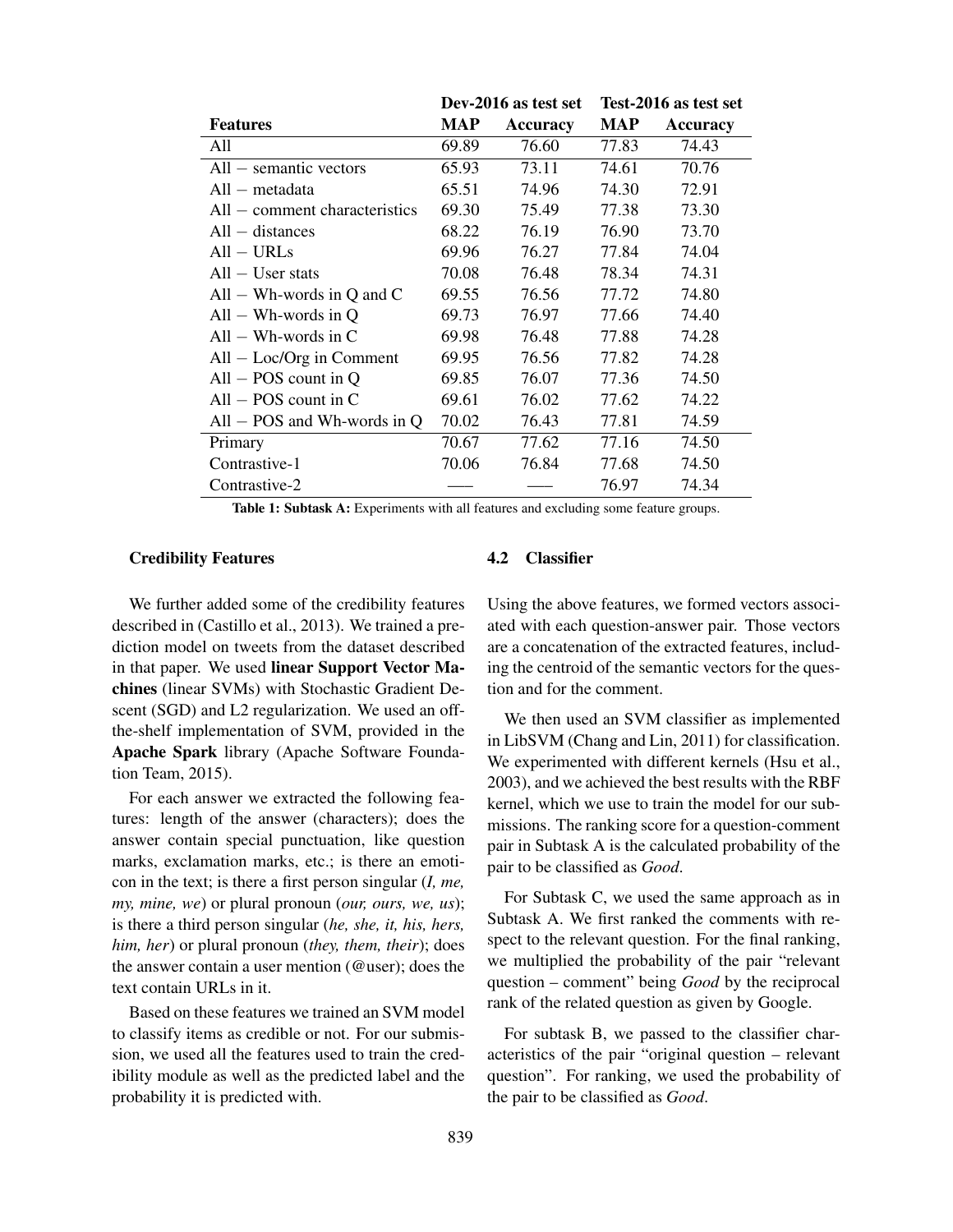|                                 | Dev-2016 as test set |                 | Test-2016 as test set |                 |
|---------------------------------|----------------------|-----------------|-----------------------|-----------------|
| <b>Features</b>                 | MAP                  | <b>Accuracy</b> | <b>MAP</b>            | <b>Accuracy</b> |
| All                             | 41.46                | 69.32           | 55.62                 | 70.21           |
| $All$ – semantic vectors        | 35.57                | 71.52           | 52.51                 | 71.04           |
| $All - metadata$                | 39.90                | 69.08           | 54.58                 | 71.10           |
| $All$ – comment characteristics | 40.57                | 68.92           | 56.20                 | 70.50           |
| $All - distances$               | 40.96                | 69.66           | 52.97                 | 70.64           |
| $All - URLs$                    | 40.31                | 69.44           | 56.20                 | 70.57           |
| $All - User stats$              | 41.30                | 69.22           | 55.57                 | 70.07           |
| All – Wh-words in Q and C       | 39.20                | 68.76           | 53.58                 | 70.40           |
| $All - Wh-words$ in Q           | 40.19                | 69.12           | 54.61                 | 70.50           |
| $All - Wh$ -words in C          | 39.83                | 69.16           | 55.01                 | 70.69           |
| $All - Loc/Org$ in Comment      | 40.14                | 69.24           | 55.70                 | 70.34           |
| $All - POS$ count in Q          | 40.62                | 69.12           | 54.70                 | 70.47           |
| $All - POS$ count in C          | 40.09                | 69.26           | 56.47                 | 70.31           |
| All $-$ POS and Wh-words in Q   | 41.57                | 69.14           | 54.62                 | 70.44           |
| Primary                         | 42.42                | 68.46           | 55.41                 | 69.73           |
| Contrastive-1                   | 42.54                | 81.38           | 48.23                 | 82.49           |
| Contrastive-2                   | 42.56                | 68.64           | 53.48                 | 69.20           |

Table 2: Subtask C. Experiments with all features and excluding some feature groups.

|                                      | Dev-2016 as test set |                 | Test-2016 as test set |                 |
|--------------------------------------|----------------------|-----------------|-----------------------|-----------------|
| <b>Features</b>                      | <b>MAP</b>           | <b>Accuracy</b> | <b>MAP</b>            | <b>Accuracy</b> |
| Only semantic vectors                | 71.17                | 67.20           | 74.91                 | 68.71           |
| Semantic vectors $+$ cosine distance | 71.76                | 69.00           | 74.43                 | 72.43           |
| Above $+$ topic distance             | 72.34                | 70.80           | 75.22                 | 74.43           |
| $Above + metadata$                   | 72.84                | 70.20           | 74.82                 | 74.86           |
| Above $+$ text distance              | 72.39                | 72.00           | 75.17                 | 75.57           |
| $All$ – semantic vectors             | 71.98                | 71.20           | 74.43                 | 77 14           |

Table 3: Subtask B. Experiments with the different feature sets for the related and the original question.

## 5 Experiments and Evaluation

We grouped our features in several groups and we ran experiments by excluding some of them in order to identify the most important types of features. In particular, we used the LibSVM fselect script for feature selection. We achieved the best results by combining the features with the semantic vectors of the question and of the comment trained on Qatar-Living data.

In Table 1, we present the results for Semeval-2016 Task 3, Subtask A using all features, as well as when excluding individual feature groups. Our primary submission includes the top-rated features and semantic vectors. We selected our primary submission as it achieved higher score on Dev than Contrastive1 and Contrastive2.

Compared to Contrastive-1, our Primary has some additional features: number of user comments in the thread, cosine between the comment text with question subject and category, more locations and organizations. Our Contrastive-1 submission included the top-rated features and semantic vectors, and our Contrastive-2 submission included the same features as our Primary submission, but used Dev-2016 as additional training set.

In Table 2, we show the results for Semeval-2016 Task 3, Subtask C using all features, as well as when excluding individual feature groups. Our Primary submission includes all features excluding user statistics and troll features. Our Contrastive-1 submission includes all features, including PMI, while Contrastive-2 includes all features, excluding PMI.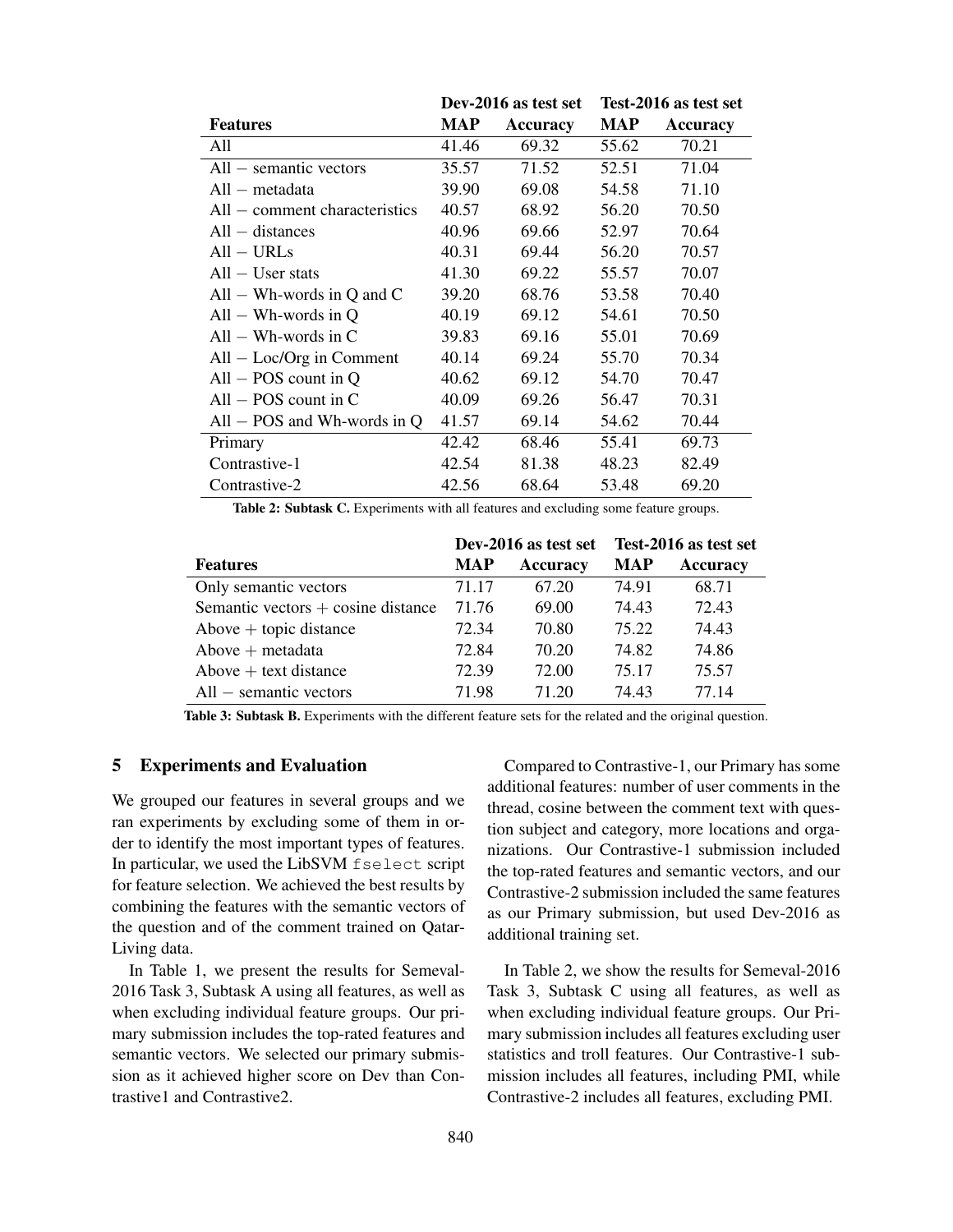|                                 | Dev-2016 as test |                 |
|---------------------------------|------------------|-----------------|
| <b>Features</b>                 | MAP              | <b>Accuracy</b> |
| Vectors from Google News        |                  |                 |
| <b>Nouns</b>                    | 54.95            | 68.52           |
| Nouns $+$ verbs                 | 55.21            | 69.06           |
| Nouns + verbs + adjectives      | 54.97            | 68.48           |
| <b>Vectors from QatarLiving</b> |                  |                 |
| Nouns $+$ verbs                 | 61.48            | 70.82           |
| Nouns + verbs + adjectives      | 60.43            | 70.37           |
| $MWC=40$ ; words only           | 58.95            | 71.27           |
| $MWC=40$ ; + special symbols    | 59.65            | 71.27           |
| All words; MWC=5                | 62.68            | 71.80           |
| Included cosine distance        | 63.88            | 72.99           |

Table 4: Selection of semantic vectors. Experiments with different sources, vector size, and minimum word count.

Tables 1 and 2 have shown that the most important feature groups are the metadata characteristics, the distance measures between the question and the comment, and the semantic vectors. Other features that fselect scored highly are the credibility score, text readability measures and the number of tokens of some parts of speech in the comment text (namely, number of adjectives and nouns). The least useful features are statistics about the forum users and characteristics of the question: question length and number of tokens of different parts of speech in the question text. In all above reported results, we used vectors for which we achieved the best results on the development dataset.

In Table 4, we present the results from experiments with semantic vectors. We experimented with pre-trained vectors from Google News and we also trained vectors with word2vec on the unannotated Qatar Living forum data. When training vectors on Qatar Living data, we experimented with different vector sizes and minimum word frequencies. We also added the following entities as words: numbers, images, URLs, smileys (referred to in the table as "special symbols"). We achieved best results with vectors from QatarLiving, vector size 100, and minimum word frequency of 5. Including special symbols as words also improved the results. We experimented with calculating the centroids of the question and of the comment using specific parts of speech only; however, ultimately we found that using all words from all parts of speech worked best.

For Subtask B, we used a similar approach as for Subtask A: we passed to the classifier the semantic vectors of the original and of the related question, some metadata and distance features. However, we could not experiment much with this subtask, and thus our results are not as strong, as Table 3 shows.

# 6 Conclusion

We have presented the system developed by our team for participating in SemEval-2016 Task 3 on Community Question Answering. We achieved the best results on subtask C, and strong results on subtasks A and B, by combining a rich set of various types of features: semantic, lexical, metadata, and user-related. The most important group turned out to be the metadata for the question and for the comment, semantic vectors trained on QatarLiving data and similarities between the question and the comment for subtasks A and C, and between the original and the related question for Subtask B.

In future work, we would like to experiment with new, interesting features, e.g., based on various word embeddings as in the SemanticZ system (Mihaylov and Nakov, 2016b). We also want to use our features in a deep learning architecture, e.g., as in the MTE-NN system (Guzmán et al., 2016a; Guzmán et al., 2016b), which borrowed an entire neural network framework and architecture from previous work on machine translation evaluation (Guzmán et al., 2015).

We further plan to use information from entire threads to make better predictions, as using threadlevel information for answer classification has already been shown useful for SemEval-2015 Task 3, subtask A, e.g., by using features modeling the thread structure and dialogue (Nicosia et al., 2015; Barrón-Cedeño et al., 2015), or by applying threadlevel inference using the predictions of local classifiers (Joty et al., 2015; Joty et al., 2016). How to use such models efficiently in the ranking setup of 2016 is an interesting research question.

Finally, we would like to address subtask C in a more solid way, making good use of the data, the gold annotations, the features, the models, and the predictions for subtasks A and B.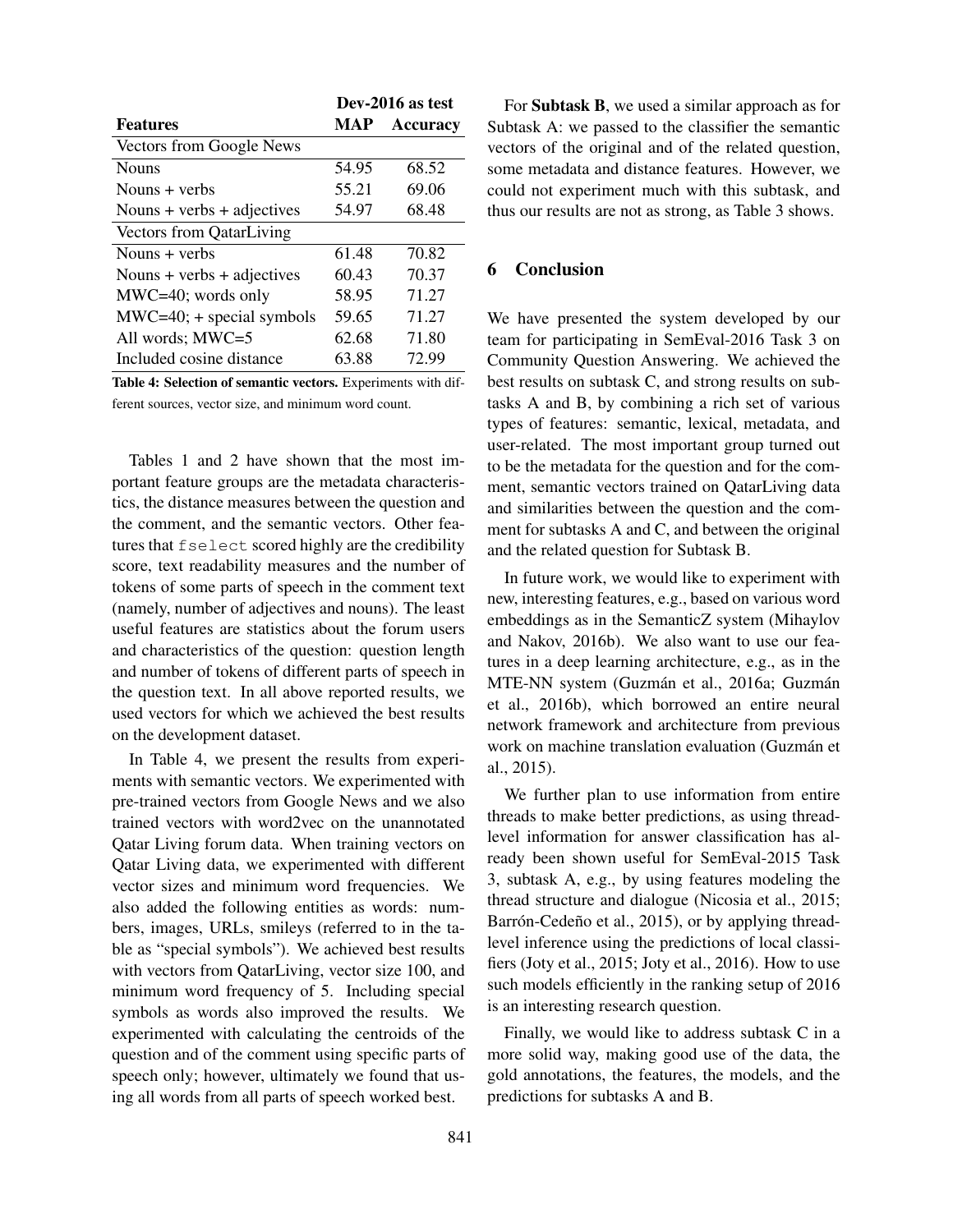#### Acknowledgments

This research was performed by a team of students from MSc programs in Computer Science in the Sofia University "St Kliment Ohridski".

It is also part of the Interactive sYstems for Answer Search (Iyas) project, which is developed by the Arabic Language Technologies group at the Qatar Computing Research Institute, HBKU, part of Qatar Foundation in collaboration with MIT-CSAIL.

We would also like to thank Ontotext for providing us with their high-quality NER pipeline.

#### **References**

- Sandra Aluisio, Lucia Specia, Caroline Gasperin, and Carolina Scarton. 2010. Readability assessment for text simplification. In *Proceedings of the NAACL HLT 2010 Fifth Workshop on Innovative Use of NLP for Building Educational Applications*, pages 1–9, Los Angeles, California, USA.
- Apache Software Foundation Team. 2015. Spark programming guide.
- Daniel Balchev, Yasen Kiprov, Ivan Koychev, and Preslav Nakov. 2016. PMI-cool at SemEval-2016 Task 3: Experiments with PMI and goodness polarity lexicons for community question answering. In *Proceedings of the 10th International Workshop on Semantic Evaluation*, SemEval '16, San Diego, California, USA.
- Alberto Barrón-Cedeño, Simone Filice, Giovanni Da San Martino, Shafiq Joty, Lluís Màrquez, Preslav Nakov, and Alessandro Moschitti. 2015. Thread-level information for comment classification in community question answering. In *Proceedings of the 53rd Annual Meeting of the Association for Computational Linguistics and the 7th International Joint Conference on Natural Language Processing*, ACL-IJCNLP '15, pages 687–693, Beijing, China.
- Yonatan Belinkov, Mitra Mohtarami, Scott Cyphers, and James Glass. 2015. VectorSLU: A continuous word vector approach to answer selection in community question answering systems. In *Proceedings of the 9th International Workshop on Semantic Evaluation*, SemEval '15, pages 282–287, Denver, Colorado, USA.
- Carlos Castillo, Marcelo Mendoza, and Barbara Poblete. 2013. Predicting information credibility in timesensitive social media. *Internet Research*, 23(5):560– 588.
- Chih-Chung Chang and Chih-Jen Lin. 2011. LIBSVM: A library for support vector machines. *ACM Transactions on Intelligent Systems and Technology*, 2:27:1– 27:27.
- Hamish Cunningham, Diana Maynard, Kalina Bontcheva, and Valentin Tablan. 2002. GATE: an architecture for development of robust HLT applications. In *Proceedings of 40th Annual Meeting of the Association for Computational Linguistics*, ACL '12, pages 168–175, Philadelphia, Pennsylvania, USA.
- Hamish Cunningham, Diana Maynard, Kalina Bontcheva, Valentin Tablan, Niraj Aswani, Ian Roberts, Genevieve Gorrell, Adam Funk, Angus Roberts, Danica Damljanovic, Thomas Heitz, Mark A. Greenwood, Horacio Saggion, Johann Petrak, Yaoyong Li, and Wim Peters. 2011. *Text Processing with GATE (Version 6)*.
- Francisco Guzmán, Shafiq Joty, Lluís Màrquez, and Preslav Nakov. 2015. Pairwise neural machine translation evaluation. In *Proceedings of the 53rd Annual Meeting of the Association for Computational Linguistics and the 7th International Joint Conference on Natural Language Processing (Volume 1: Long Papers)*, ACL-IJCNLP '15, pages 805–814, Beijing, China.
- Francisco Guzmán, Lluís Màrquez, and Preslav Nakov. 2016a. Machine translation evaluation meets community question answering. In *Proceedings of the 54th Annual Meeting of the Association for Computational Linguistics*, ACL '16, Berlin, Germany.
- Francisco Guzmán, Lluís Màrquez, and Preslav Nakov. 2016b. MTE-NN at SemEval-2016 Task 3: Can machine translation evaluation help community question answering? In *Proceedings of the 10th International Workshop on Semantic Evaluation*, SemEval '16, San Diego, California, USA.
- Chih-Wei Hsu, Chih-Chung Chang, and Chih-Jen Lin. 2003. A practical guide to support vector classification. Technical report, Department of Computer Science, National Taiwan University.
- Shafiq Joty, Alberto Barrón-Cedeño, Giovanni Da San Martino, Simone Filice, Lluís Màrquez, Alessandro Moschitti, and Preslav Nakov. 2015. Global thread-level inference for comment classification in community question answering. In *Proceedings of the 2015 Conference on Empirical Methods in Natural Language Processing*, EMNLP '15, pages 573–578, Lisbon, Portugal.
- Shafiq Joty, Lluís Màrquez, and Preslav Nakov. 2016. Joint learning with global inference for comment classification in community question answering. In *Proceedings of the 2016 Conference of the North American Chapter of the Association for Computational Linguistics: Human Language Technologies*, NAACL-HLT '16, San Diego, California, USA.
- Xin Li and Dan Roth. 2006. Learning question classifiers: The role of semantic information. *Nat. Lang. Eng.*, 12(3):229–249, September.